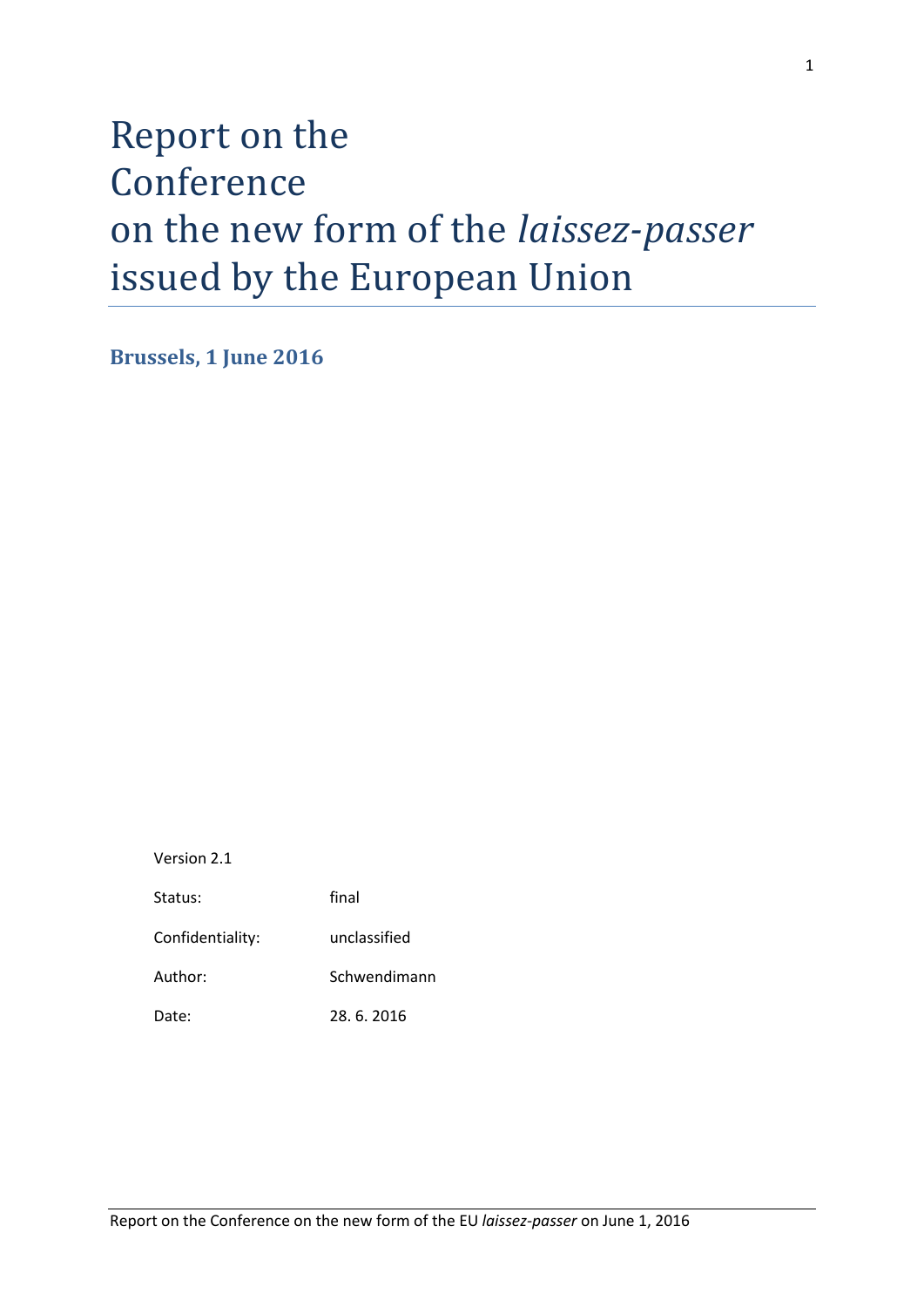# **Introduction**

The Conference on the new form of the *laissez-passer* issued by the European Union was held in Centre de Conférence Albert Borschette, Rue Froissart on June 1, 2016. Over 100 participants were registered coming from 23 EU Member States and 10 different Third Countries. The day was grouped into four sessions focusing on four areas of the new document.

The Conference was opened by Mr. Marco Umberto Moricca, Director of Directorate General of Human Resources and Security in the European Commission. Mr Moricca thanked the Task Force for completing this challenging project within the limited time frame with such high quality outcome. He stressed the ongoing work to support the recognition of the new *laissez-passer* (LP) on international borders.

## **1. Issuing a new form of laissez-passer: challenges and successes**

#### **The historical development**

The LP is based on Protocol N°7 on the Privileges and Immunities annexed to the EU treaties. It entails the definition of the form of the *laissez-passer* to be issued to members and servants of the institutions. The implementation started with the adoption of the Council Regulation N° 1417(2013) on 17 December 2013, which defined the new form of the *laissez-passer* by the European Union taking due account of the international ICAO standards and European legal Framework , namely Council Regulation (EC) N° 2252/2004 dated 13 December 2004 which defines standards for security features and biometrics in passports and travel documents issued by Member States the subsequent implementing decisions .

Since 25 November 2015 all *laissez-passer* in circulation have the form established by Council Regulation 1417/2013.

#### **The legal features of the EULP**

From a legal point of view, it is worth saying that the LP remains the property of the Union. It is an administrative document, not a passport, accorded solely in the interest of the Union to well defined categories of potential holders belonging to the institutions, agencies and other EU bodies, as well as to the EU External Action Service (EEAS). In that sense, it does not automatically grant privileges and immunities to its holder, though it is automatically recognised as a valid travel document by the 28 EU Member States.

As a travel document, it belongs to the category of the e-MRTD, the EU LP is issued by rule of law in all 24 official languages of the institutions of the Union for a maximum period of 6 years and for no less than 12 months. The duration is adapted to the length of the service that motivates it (duration of mandate, of posting or of contract).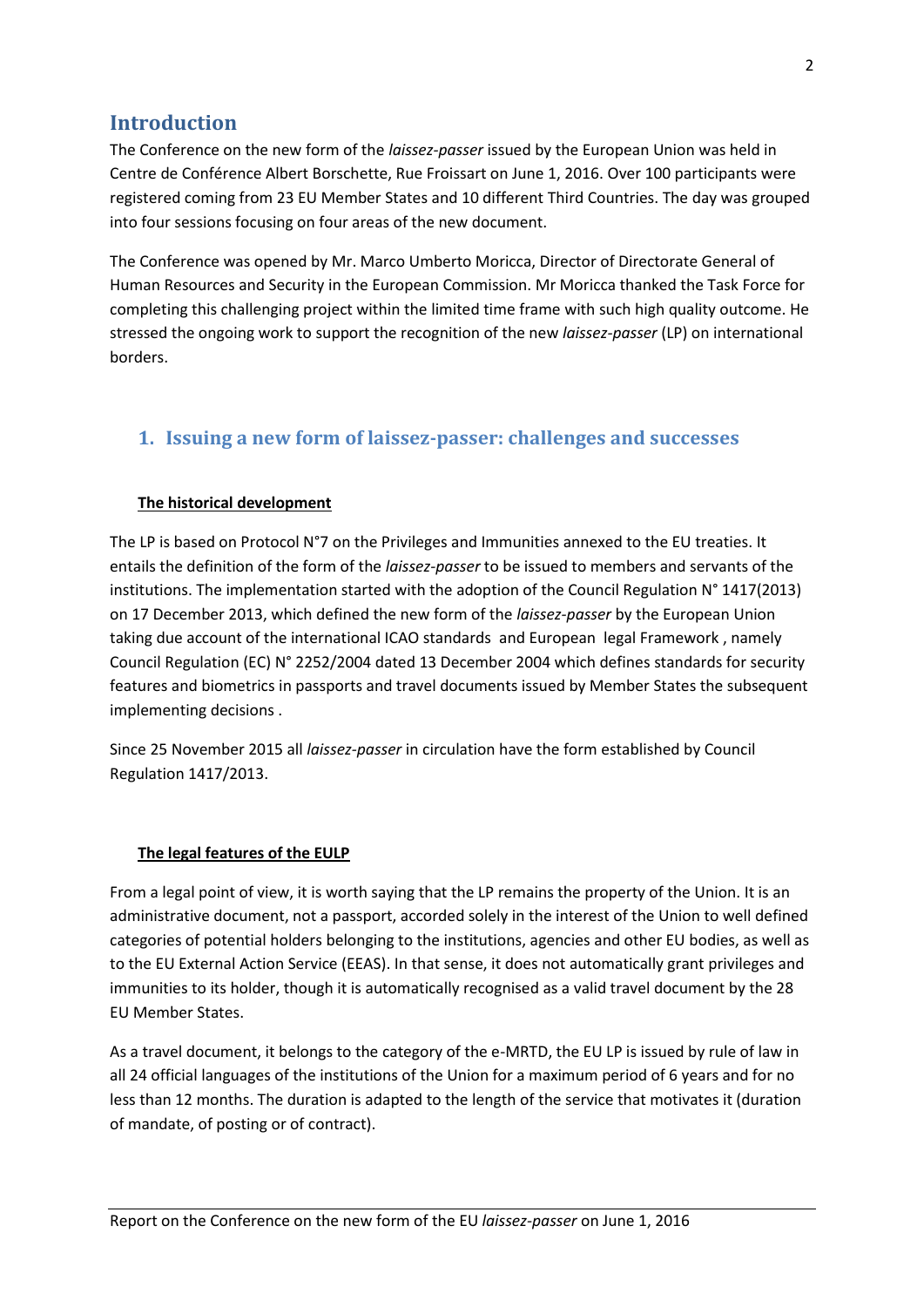Since 2013 Council Decision a new category of potential holders (Special Applicants) has appeared. Indeed under certain well defined conditions - family members of a member of an institution, other officials, seconded national experts and junior professional in Delegations and their family members can apply for an EULP.

#### **Securing the issuance process of the new EU Laissez-Passer: the key to recognition**

The old format of the LP was a simple booklet, where data was hand-written and the photo glued and manually embossed by a seal. The issuance process was managed by one person only and data provided by the LP holder were not verified against his/her national passport.

In the issuance process of the new LP the European Commission plays a central role on behalf of all the EU institutions that have agreed to benefit from the common issuance system. It started being operational already Mid July 2015 in Brussels, later Luxembourg and Frankfurt followed. Remote enrolment in EU Delegations was possible as of September 2015 by means of mobile stations transiting via diplomatic pouch.

The project followed a Risk Management approach: no single entity/person can issue an EU LP on its own. Three parties are involved, which are the Commission (for enrolment/ Document Signer/delivery), the Contractor Österreichische Staatsdruckerei of Austria (for production/personalisation) and the Joint Research Centre JRC (for PKI, Certification Authority). Apart from physical security measures for all entities, strong logical security was implemented by IP/VPN between locations, HSM, encryption of all data during storage and transmission and by isolating the EU LP infrastructure from any network. The operations ensure confidentiality, integrity and accountability for the new LP issuance process.

Full functional verification and quality control is solely carried out in Brussels including EAC capabilities. Should there be rejected LPs, they must be personalised again with new LP number, but no new enrolment. All valid LPs are put in safe for storage until delivery.

A 24/7 service was installed as support to EU LP holders in trouble. The EU declares lost and stolen documents to SIS and works at creating the conditions for declaring them also to the Interpol SLTD database.

#### **The LP design**

It was created to allow for easy identification by international authorities, respect the identity of the EU and all its Member States and incorporates a sufficient mix of security features of all levels. Photos displaying some of the various security features were presented.

The *laissez-passer* has all electronic security measures implemented to combat fraud. To detect a forged chip, Passive Authentication is implemented; to combat skimming and eaves dropping, Basic Access Control and Supplemental Access Control are installed; Active Authentication detects cloning; and non-authorised access to sensitive data is prevented by Extended Access Control and Terminal Authentication.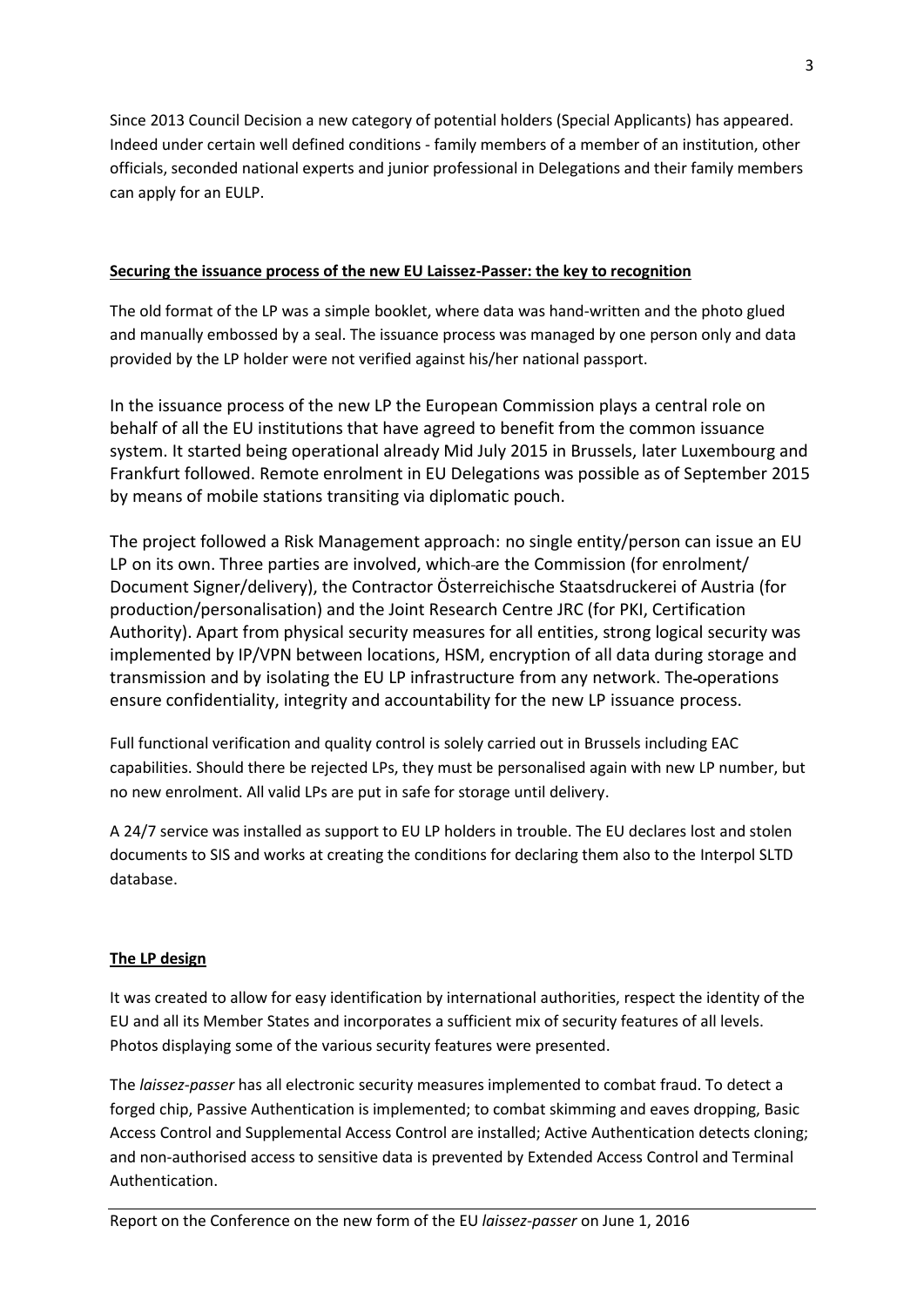Specimen Kits, including a sample LP, a folder describing the security features and a CD for verifying the (test) keys with/without fingerprint verification were distributed from November on.

## **2. User Testimony**

In the European Parliament, the launch of the new issuance system of the upgraded EU laissez-passer for Members entailed a significant change of mentality as regards the application for and the use of the LP which was brought about by introducing new rules, setting up new procedures and conducting awareness-raising among the potential holders.

Visa for missions and residence permits for long posting are issued in the LP. Notification of staff in Delegations is launched upon the presentation of the LP. The LP is the document allowing to establish an official link between the holder and the EU. It shows the diplomatic title of the holder (on page 4) allowing subsequently, EU staff to be listed in the official diplomatic list of the third country or of the international organization concerned.

Feedback from EU staff in third countries states that visa are issued without difficulty. The document is especially important in countries, where security issues are critical, however immigration and border officials remain not yet familiar with new LP (EUE code, cannot find the nationality of holder in their national database).

ICAO placed the movement of people across borders into an international context, where many more actors are involved (border police, immigration, airlines, airports, etc.). This broader concept is reflected in the TRIP– Strategy (Traveller Identification Programme), taking evidence of identity, the machine readable document (MRTD) issuance process and control, inspection systems and tools and interoperable applications into consideration.

In order to ensure facilitation for travellers, interoperability of travel documents establishing the identity of the holder is a must. It was stressed that the exchange of keys for verification of the document via ICAO's Public Key Directory (ICAO PKD) is of major importance.

The United Nations Security Council Resolution 2178 (September 2014) calls strongly upon States to introduce Advance Passenger Information (API). The benefits of API are improved pre-clearance possibilities of passengers, quicker clearance at border controls, combat of illegal migration, and easier identification of passengers who are a known immigration or security threat and more effective allocation of border control and law enforcement resources.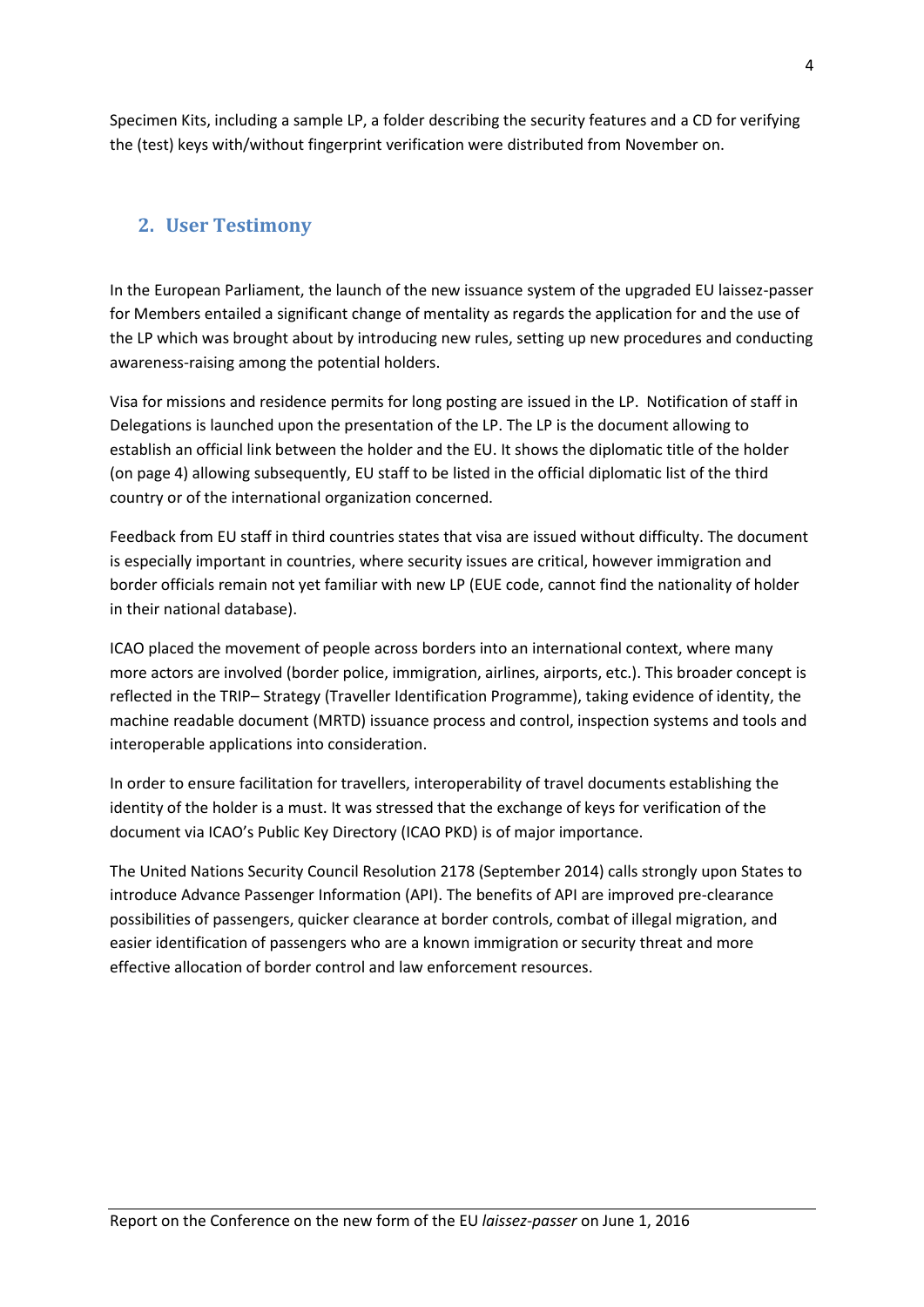# **3. Recognition in a Global Context**

In order to be sure that data in the passport/*laissez-passer* chip were not changed and were inserted by right authorities, the digital signature on the chip has to be verified by the control authorities. The Schengen Masterlist is a compilation of the CSCA keys for verification of all EU Member States as well as third countries.

Currently, the Schengen Masterlist is a pilot in a conceptual stage. In order to prove the genuineness of the Schengen Masterlist, it has to be signed by the own EU CSCA certificate, which is yet to be done. Work on the Schengen Masterlist is ongoing. The target is to permit Third Country Nationals the use of Automated Border Control (eGates) in the framework of the Smart Border Initiative.

The EU created the Travel Document Committee, composed of Member States experts. According to the information provided, all existing Travel Documents (TD) issued worldwide by all countries and organisations are listed and it shows which EU Member States recognise which documents. Typically the main types of passports (ordinary, service, diplomatic) are recognised. It is the sole responsibility of a Member State to recognise a TD, typically political and technical issues are main reasons for not recognising TDs, and very importantly, the lack of specimen.

The most recent list dates of February 2016 and it reveals that 70% of TDs issued by Third Countries are not recognised by one or more EU Member State.

The creation of a Single Point of Contact, (SPOC) is among the next developments within the EU LP project a project to allow States seeking authorisation to read the fingerprints stored in the chip of the TD. This entails important security operational requirements, for the registration authorities involved as well as a sound auditing system. Cooperation with each country concerned implies, before the SPOC goes live, the installation by each of them of a compatible testing system to be used notably for interoperability tests and updates ensuring thus full compatibility.

The Joint Research Centre in Ispra (Italy) serves as a Knowledge Centre, supporting EU policies. Its contributions to the *laissez-passer* relate to the PKI, the SPOC and the National PKD. Additionally, JRC is engaged in the Schengen Masterlist, interoperability testing, digital tachograph, biometrics (children, ageing of fingerprints). JRC currently makes a study on the use of mobile devices for preenrolling data in the Entry -Exit system for purpose of immigration.

## **4. Interoperability at Check-in and Borders**

Participants to the conference had the possibility to understand further what information a border officer sees when reading a *laissez-passer* at a border control point. As for the EULP it was acknowledged that 23 elements of the data page can be authenticated by machine, which makes the EU LP very receptive to automated controls. Explanations showed that though the results of the machine assisted control should be unambiguous for the border officer, in reality there is room for interpretation and many different aspects need to be considered. Indeed, up to 7 different images are taken of the data page, and only 5-6 seconds are allowed to check a document.